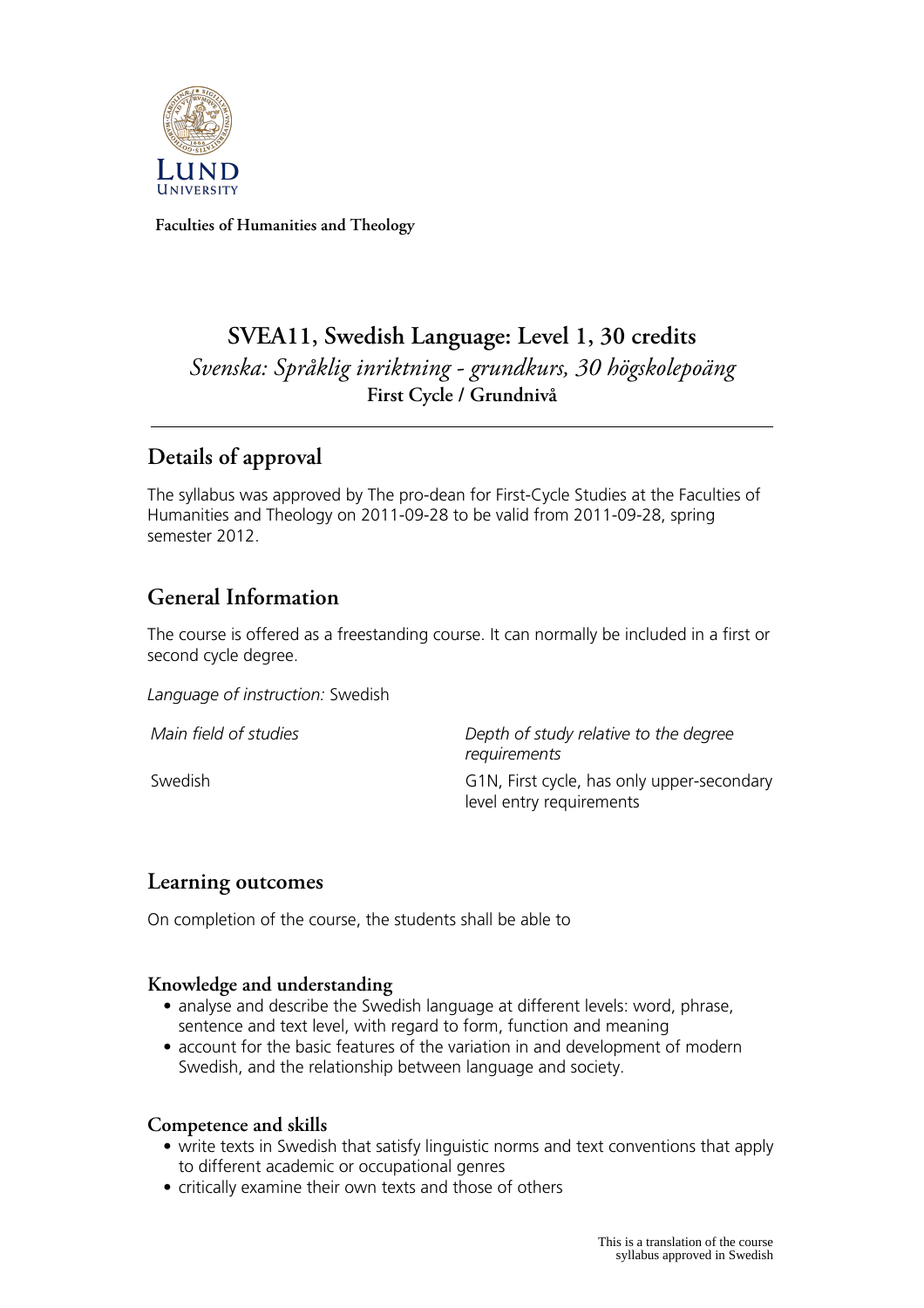- present a message in a convincing manner by adapting argumentation, disposition, language and delivery to suit different communication situations
- execute basic searches for information in both physical and virtual libraries

#### **Judgement and approach**

- critically review , discuss and take a position on language norms and adopt a scholarly approach to language
- discuss and take a position on issues of gender, ethnicity, cultural encounters and cultural diversity from different language perspectives

### **Course content**

The course covers various aspects of the Swedish language. The structure of language at different levels is studied through the analysis of words, phrases, sentences and texts. Social and geographical variation and change are studied, and oral and written texts from various periods and genres are analysed. The course provides the students with training to communicate in a persuasive and efficient manner, in speech and in writing.

The course consists of the following modules:

- 1. The Art of Speaking, Writing and Persuasion, 7.5 credits
- 2. Swedish Grammar, 7.5 credits
- 3. Textual Knowledge and Textual Analysis, 7.5 credits
- 4. Contemporary Swedish, 7.5 credits

## **Course design**

The teaching consists of exercises, lectures, supervision and seminars. Compulsory seminars may be included in all modules.

### **Assessment**

Assessment of Module 1 is based on approximately ten oral and written assignments throughout the course.

Assessment of Module 2 is based on one written examination at the end of the module.

Assessment of Module 3 is based on a couple of take-home assignments that are presented at compulsory seminars and a written take-home exam.

Assessment of Module 4 is based on one minor, sociolinguistic research study that is presented orally and in writing and on one final written examination.

*Subcourses that are part of this course can be found in an appendix at the end of this document.*

## **Grades**

Marking scale: Fail, Pass, Pass with distinction.

For the grade of Pass on the whole course, the student must have been awarded this grade on all modules. For the grade of Pass with Distinction, the student must have been awarded the grade of Pass with Distinction on at least 15 of the course credits and the grade of Pass on all remaining credits.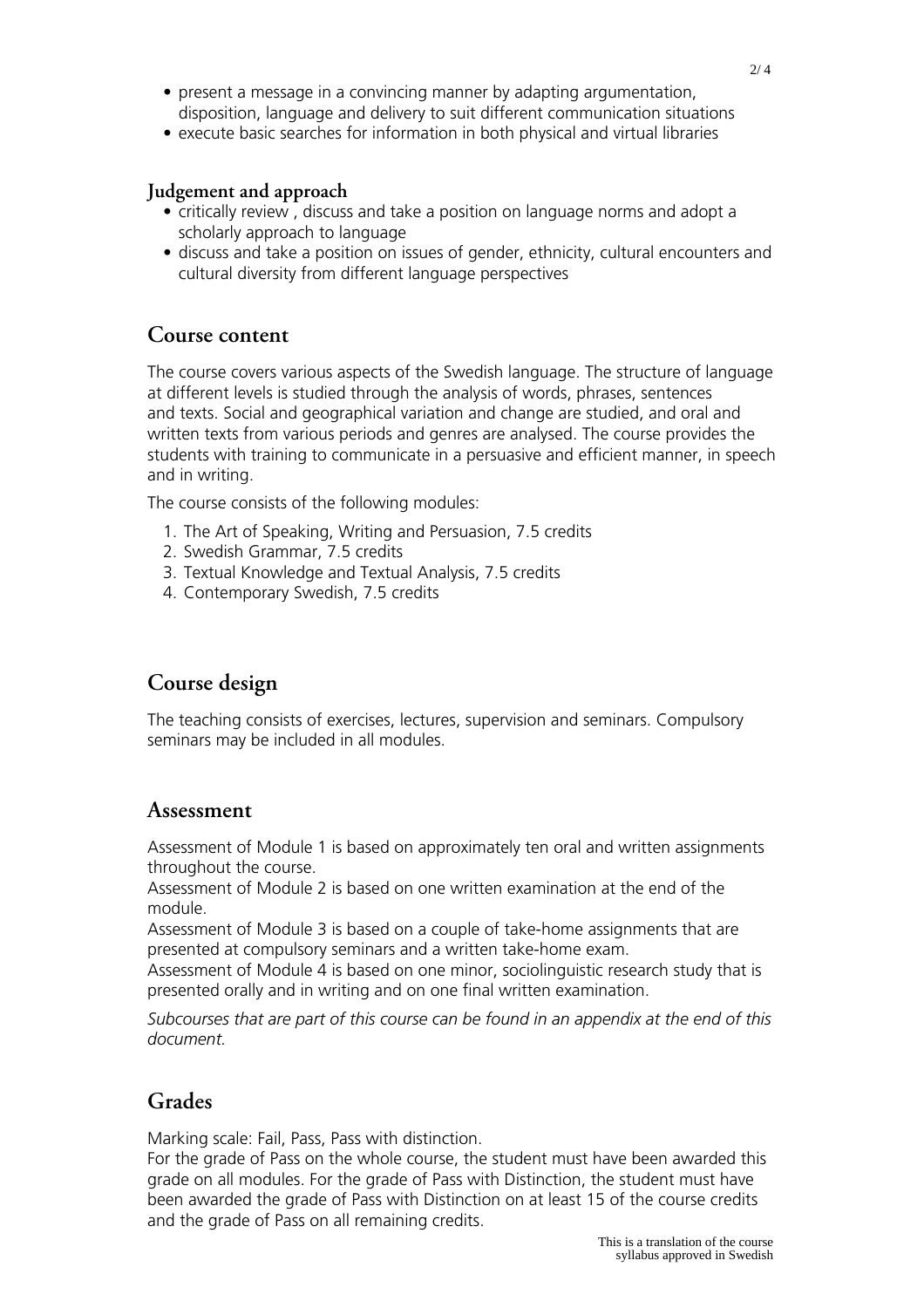Modules 2-4 are awarded the grade of Fail, Pass or Pass with Distinction. Module 1 (The Art of Speaking, Writing and Persuasion) is awarded the grade of Pass or Fail.

### **Entry requirements**

General requirements for university studies in Sweden

## **Further information**

- 1. The course replaces semester 1 of SVEA01 Swedish Language, Level 1 (60 credits). Module 1 can also be studied as freestanding course SVEB20 Swedish: The Art of Speaking, Writing and Persuasion (7.5 credits).
- 2. The credits allocated for course content that in whole or in part is commensurate with another course can only be credited once for a degree. For further details, see the current registration information and other relevant documentation.
- 3. To be admitted to the course, the student must have good written and oral proficiency in Swedish.
- 4. Module titles in Swedish:
	- 1. Tala, skriva, övertyga
	- 2. Svensk grammatik
	- 3. Textkunskap och textanalys
	- 4. Svenska språket i vår egen tid